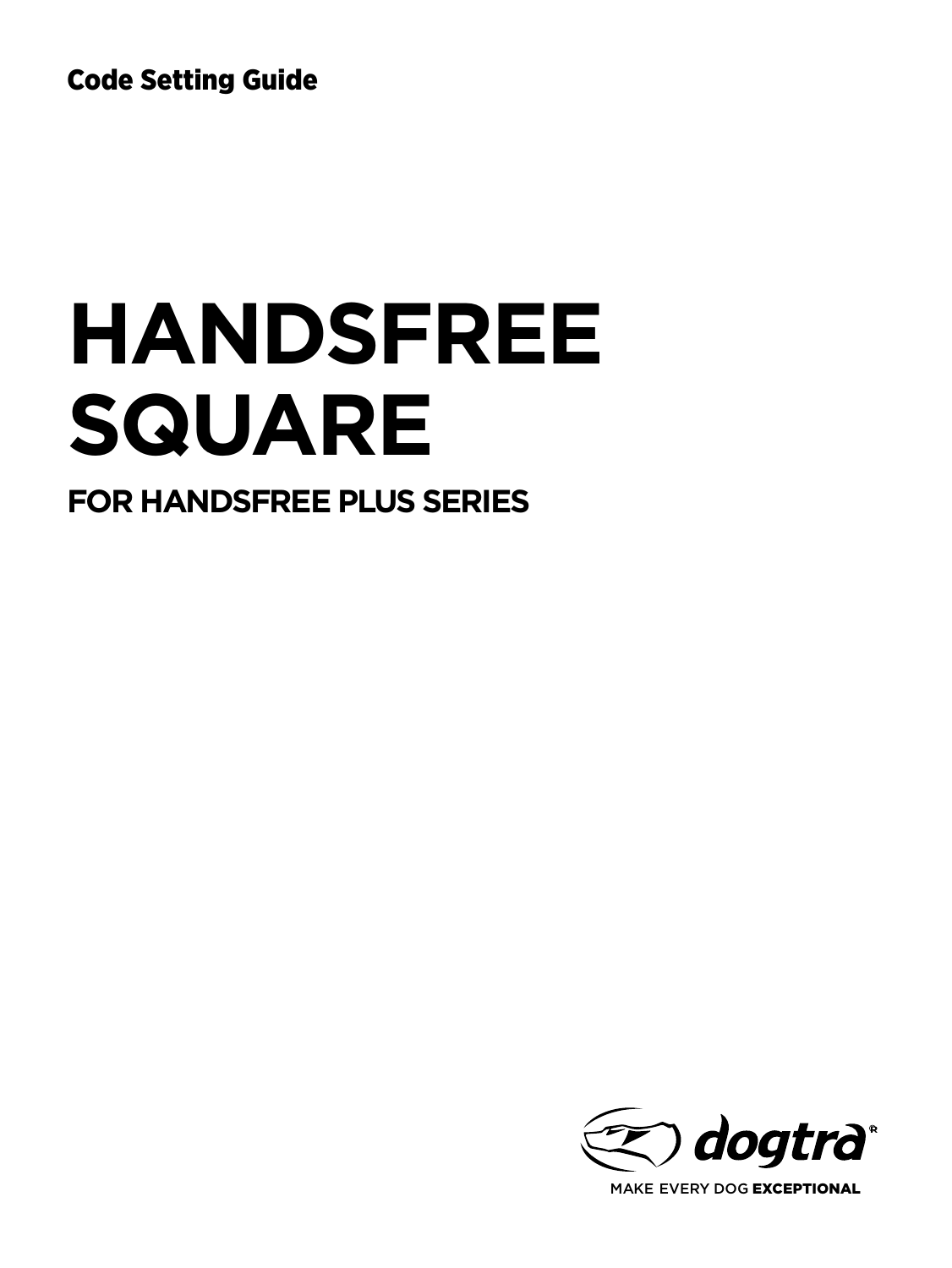### **HANDSFREE SQUARE PAIRING**



The default setting for the HANDSFREE SQUARE is the Constant stimulation.

To change the setting or add more HANDSFREE SQUARES, proceed with the following steps:

- 1. Begin with the transmitter turned off.
- 2. Press the pairing combination buttons on your handheld transmitter. This can be found by identifying your product on the following pages.
- 3. Once you see the rapidly blinking light, release the buttons. The transmitter will continue to rapidly blink.
- 4.Hold down the HANDSFREE SQUARE button. Release the button once the rapidly flashing light on the transmitter and the HANDSFREE SQUARE both show a solid light.
- 5. Release all buttons. The HANDSFREE SQUARE should now be coded.
- 6.Up to 14 HANDSFREE SQUARES can be paired with one transmitter and can have duplicate functions. For example, 4 can be paired for Pager, 5 can be paired for Nick, and another 5 can be paired for Constant.

**NOTE: Only 14 HANDSFREE SQUARES can be paired. When a 15th HANDSFREE SQUARE is paired, the initial 14 that were paired will reset and need to be paired again.**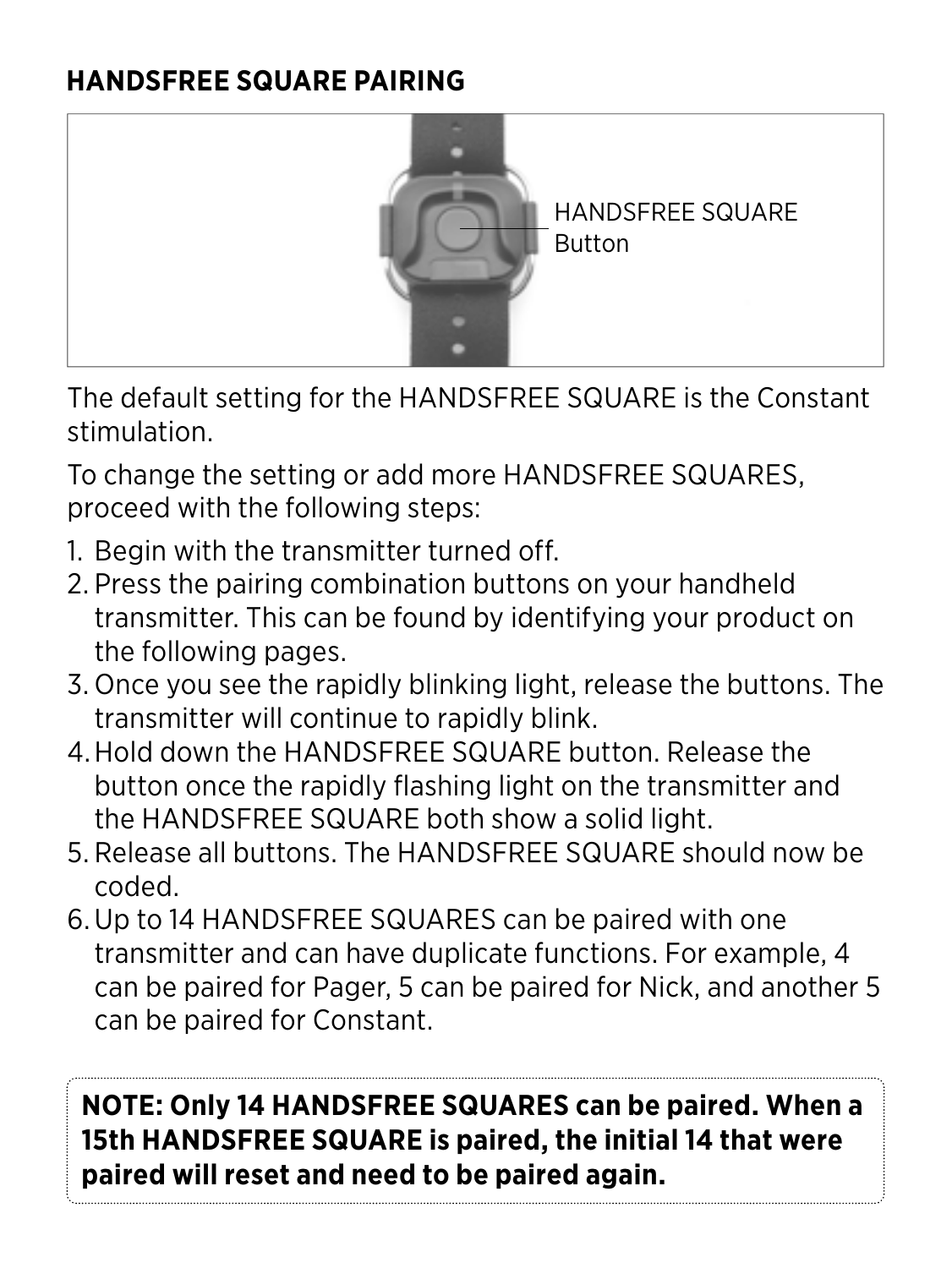### **1900S HANDSFREE PLUS**

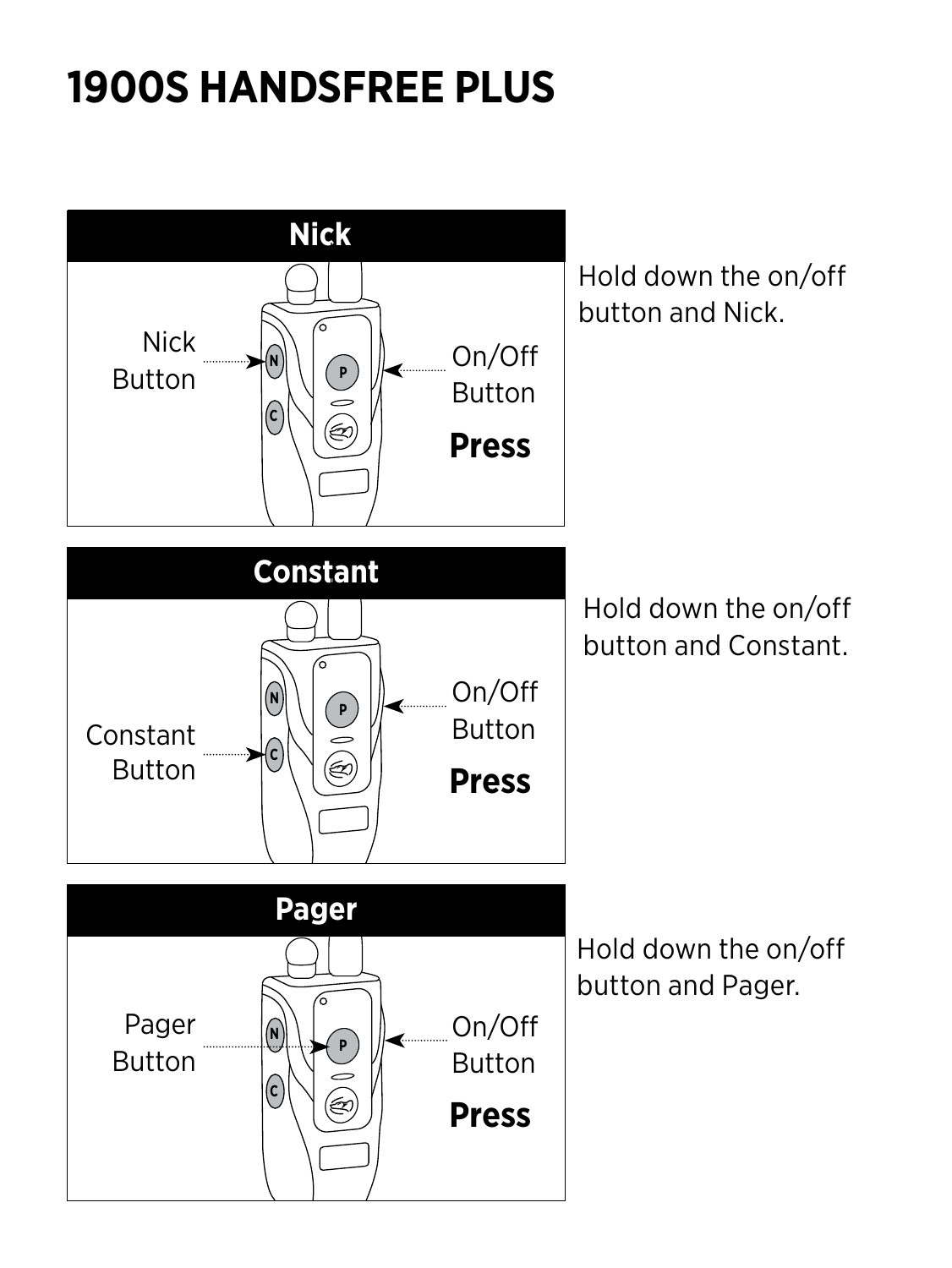### **1902S HANDSFREE PLUS & ARC HANDSFREE PLUS - 1st Dog**



Move the toggle switch up for "N." Hold down the on/off button and the gray stimulation

Move the toggle switch down for "C." Hold down the on/off button and the gray stimulation button.

Hold down the on/off button and the gray Pager button. The toggle switch position does not matter.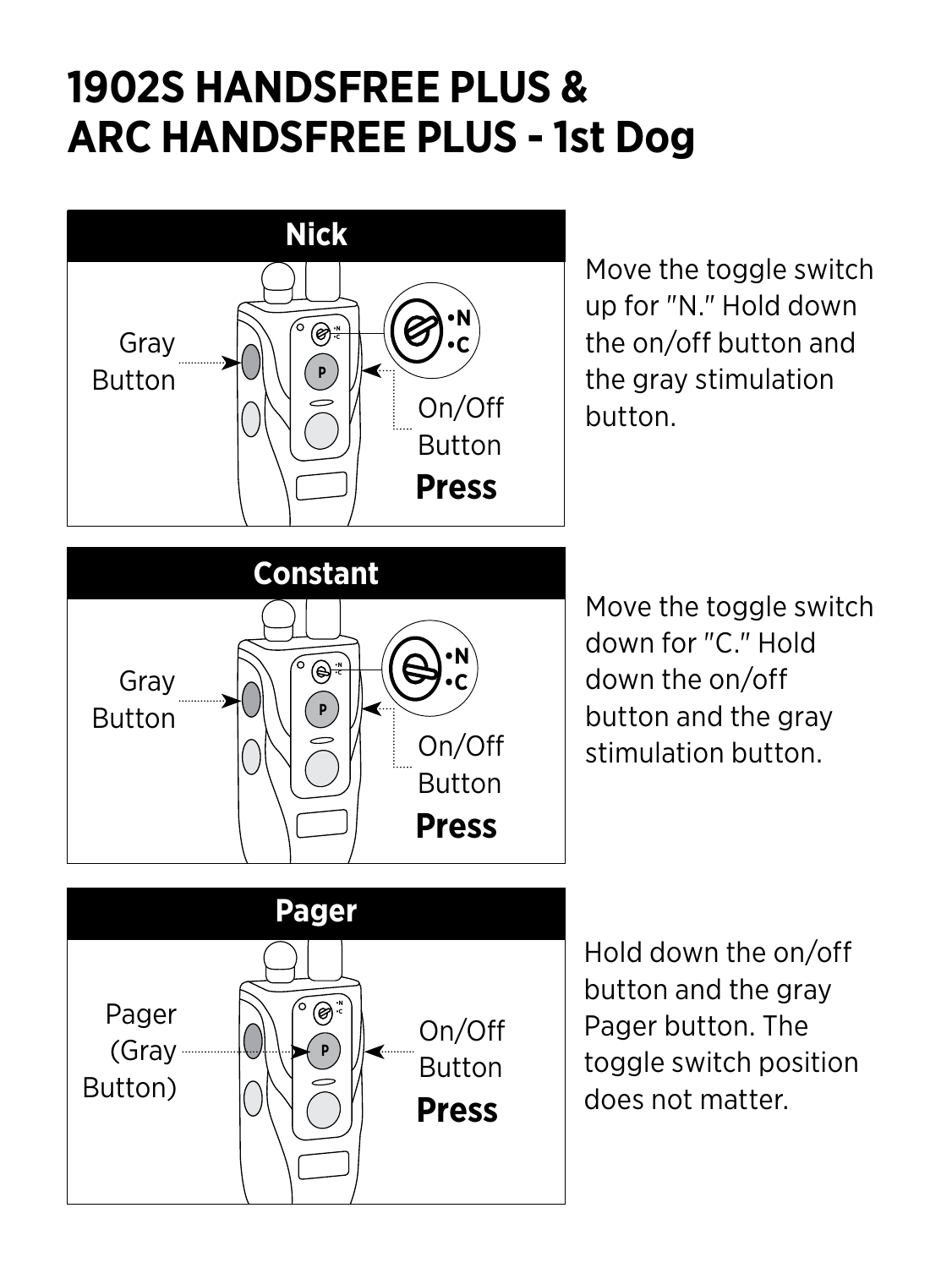### **1902S HANDSFREE PLUS & ARC HANDSFREE PLUS - 2nd Dog**



Move the toggle switch up for "N." Hold down the on/off button and the orange stimulation

Move the toggle switch down for "C." Hold down the on/off button and the orange stimulation button.



Hold down the on/off button and the orange Pager button. The toggle switch position does not matter.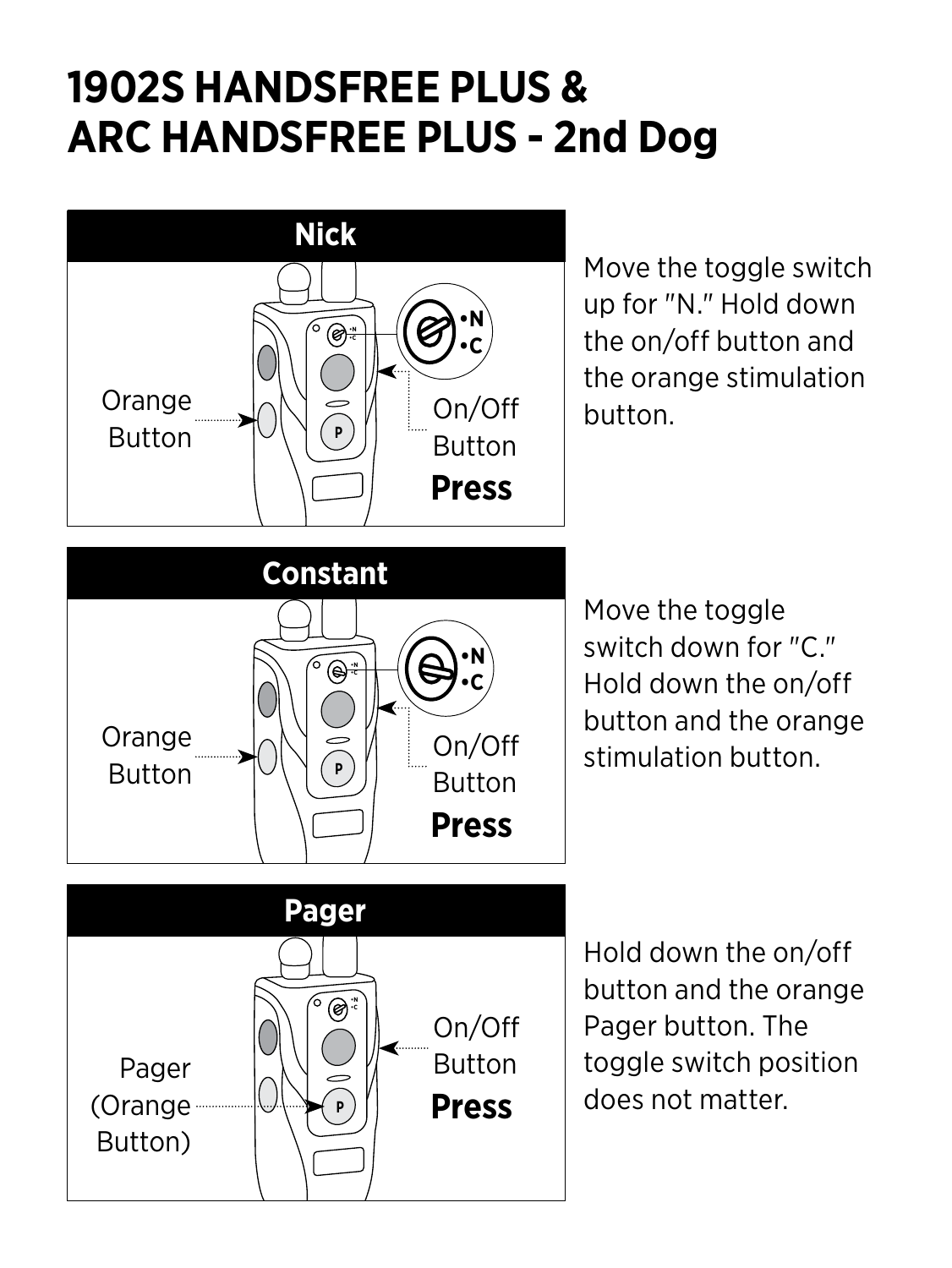## **FCC WARNING**

The HANDSFREE PLUS Series complies with part 15 of the FCC Rules. Operation is subject to the following two conditions: (1) This device may not cause harmful interference, and (2) This device must accept any interference received, including interference that may cause undesired operation.

This is a sensitive radio device. Any unauthorized changes or modifications to this device that are not expressly approved by Dogtra will void the warranty and may void the user's authority to operate the equipment. Please do not tamper or modify the unit.

# **U.S. PATENT NUMBER**

The HANDSFREE PLUS Series is manufactured under one or more of the following U.S. patent numbers: **Patent Number** 8,365,684 **Patent Number** 8,336,245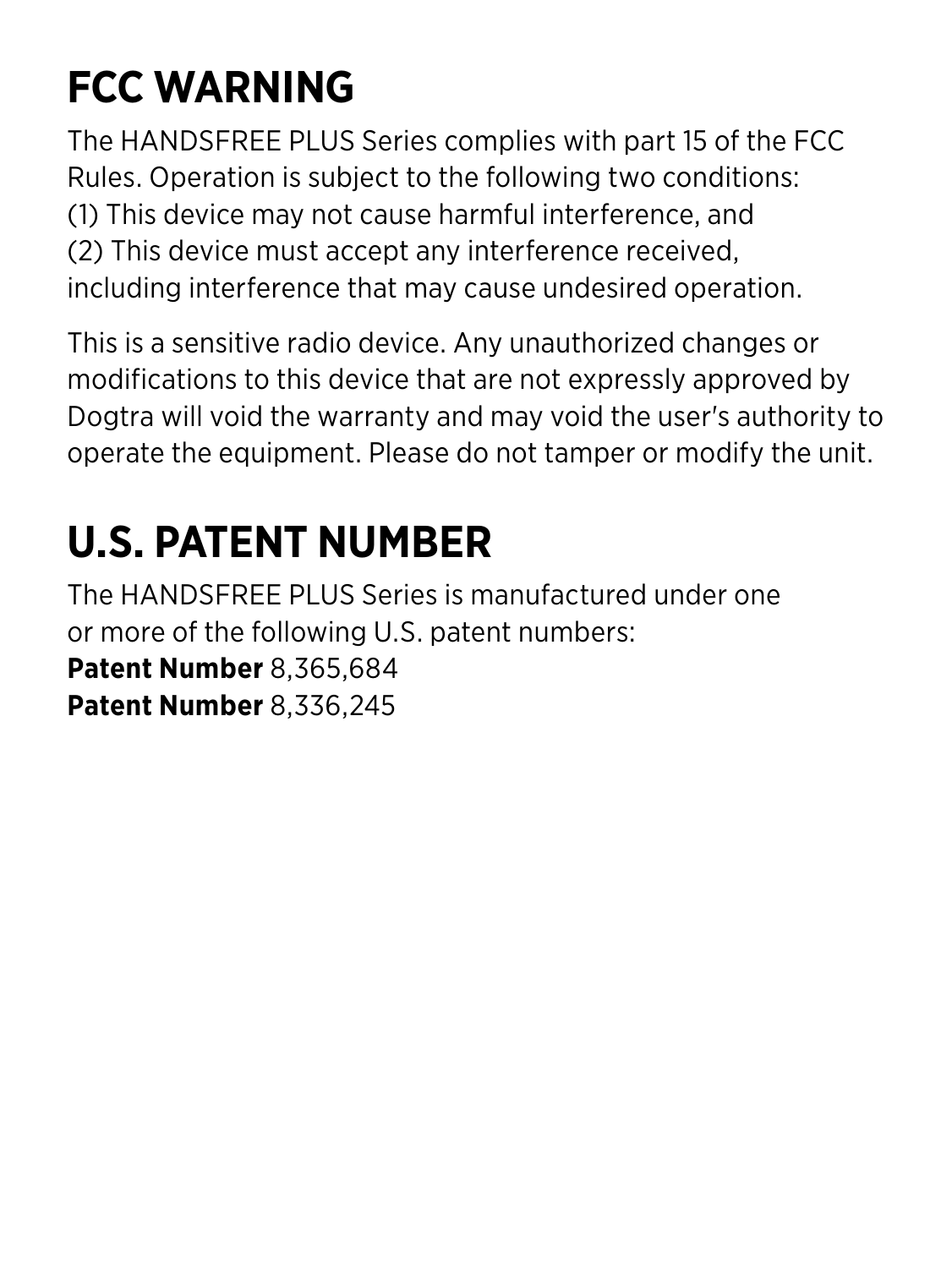### **DOGTRA PRODUCT WARRANTY**

#### **LIMITED WARRANTY**

#### **For Dogtra Products Purchased from Dogtra Authorized Dealers**

#### **One-Year Warranty**

Except as otherwise provided below, Dogtra warrants to the original retail purchaser ("You") that its Dogtra products shall be free of defects in materials and workmanship for a period of one (1) year from the date of purchase ("Warranty"). The Warranty covers the cost of repair (parts and labor) or replacement (if repair is not feasible) of a defective Dogtra product during said one-year period. For such repaired or replaced products, the remaining portion of the original warranty period, or ninety (90) days, whichever is longer, shall apply. Dogtra, at its sole discretion, shall determine whether to repair or replace a product covered by the Warranty.

#### **Warranty Conditions**

The Warranty is not transferrable and applies to your Dogtra product only if:

- (1) You are the original retail purchaser of the product,
- (2) You bought the product from a Dogtra authorized dealer, and
- (3) You present a receipt or other proof of purchase showing a valid purchase date, the name and address of the authorized dealer, and the purchased product identified by model and/or serial number.

#### **Warranty Exclusions**

The Warranty does not cover damage, loss, or deterioration to your Dogtra product caused: by misuse, neglect, abuse, or other improper handling of the product; by failure to follow use or care instructions; by use of the product for other than its intended purpose; by accident or natural forces such as fire or flooding; or by normal wear and tear such as scratches to the product surface.

The Warranty also does not cover Dogtra products that: are purchased from non-authorized dealers; are purchased outside of the United States or Canada; have been damaged during shipment (even if Dogtra paid or arranged for shipping); have been modified or tampered with in any manner; are opened or repaired by anyone other than Dogtra; or have serial numbers that have been altered or defaced.

#### **Sole Warranty**

This Warranty is the only warranty offered by Dogtra for its Dogtra products. Other than said Warranty, Dogtra makes no other representations or warranties whatsoever regarding its products, whether oral or in any product manual, on any packaging, on any website, or in any other written material. No dealer of Dogtra products, nor any employee or agent of Dogtra, is authorized to make any additions, changes, or extensions to the Warranty. Dogtra, at its sole discretion and at any time, reserves the right to modify the Warranty.

#### **DISCLAIMER OF OTHER WARRANTIES**

**THE FOREGOING WARRANTY IS PROVIDED IN LIEU OF ALL OTHER WARRANTIES, WHETHER EXPRESS OR IMPLIED. DOGTRA DISCLAIMS ANY IMPLIED WARRANTIES INCLUDING, BUT NOT LIMITED TO, THE IMPLIED WARRANTIES OF MERCHANTABILITY AND FITNESS FOR A PARTICULAR PURPOSE.**